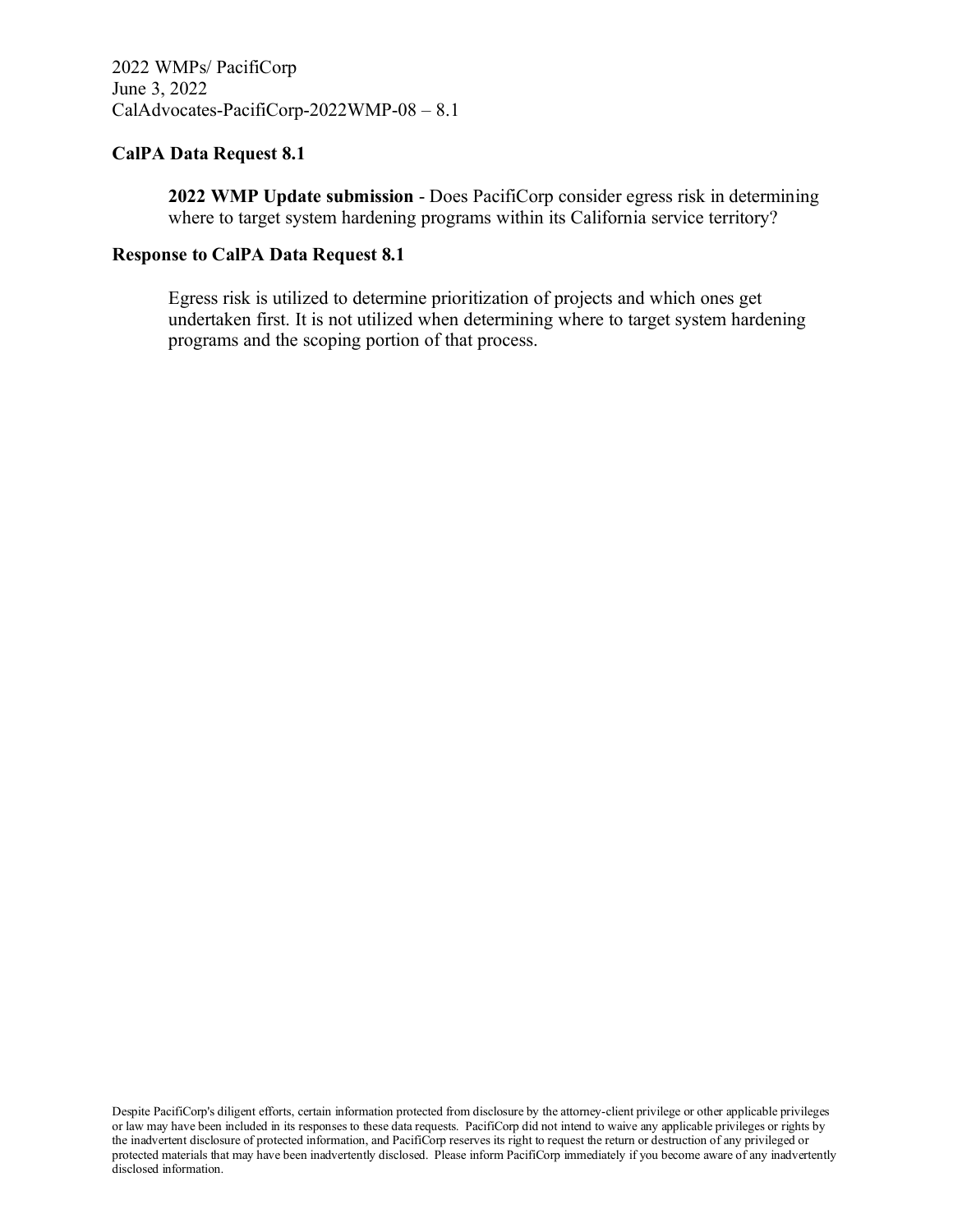**2022 WMP Update submission** - If the answer to question 1 is yes, please explain:

- (a) How PacifiCorp identifies locations where egress risk is important;
- (b) How egress risk is factored into decision making; and
- (c) How egress risk is weighted against other factors.

#### **Response to CalPA Data Request 8.2**

The Company assumes that the reference to "question 1" is intended to be a reference to "CalPA Data Request 8.1. Based on the foregoing assumption, the Company responds as follows:

- (a) PacifiCorp identifies locations where egress risk is important by reviewing areas where the road network in the area could be constrained in a fire. Such situations could cause the population in the area to have difficulty in attempts to leave that area. These higher risk locations would normally be areas located far from major roads, such as Interstate 5.
- (b) Egress risk is a contributing factor in determining prioritization. PacifiCorp utilizes the egress risk to gauge the urgency of select projects and determine which projects mitigate areas with limited egress. A higher egress risk and limitations of egress typically aligns with a higher project priority.
- (c) Egress risk as a factor is weighed less heavily when compared to Localized Risk Assessment Model (LRAM). LRAM prioritization is factored in first and then following that, project manager prioritization within groupings. In the project manager process, egress risk is factored in and supports the prioritization component of grid hardening projects.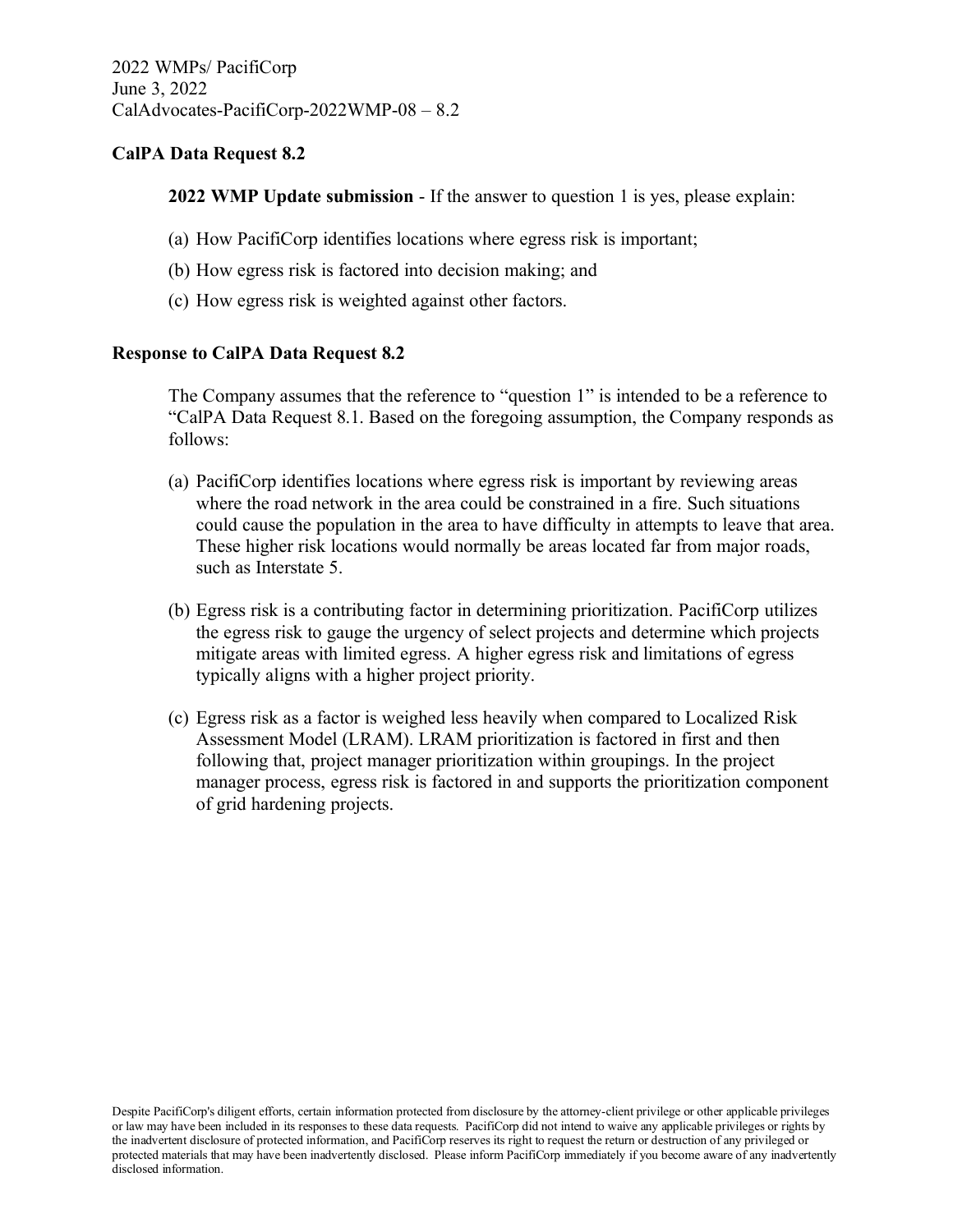### **2022 WMP Update submission**

- (a) Does PacifiCorp maintain a list of egress-constrained communities within the HFTD?
- (b) If the answer to subpart (a) is yes, please provide this list.

#### **Response to CalPA Data Request 8.3**

- (a) No. PacifiCorp does not maintain a list of egress-constrained communities within the high fire threat district (HFTD). However, egress may be considered when the company evaluates the potential for a public safety power shut-off. Along those lines, egress issues may be discussed with county and local emergency management agencies.
- (b) Please refer to the Company's response to subpart (a).

Despite PacifiCorp's diligent efforts, certain information protected from disclosure by the attorney-client privilege or other applicable privileges or law may have been included in its responses to these data requests. PacifiCorp did not intend to waive any applicable privileges or rights by the inadvertent disclosure of protected information, and PacifiCorp reserves its right to request the return or destruction of any privileged or protected materials that may have been inadvertently disclosed. Please inform PacifiCorp immediately if you become aware of any inadvertently disclosed information.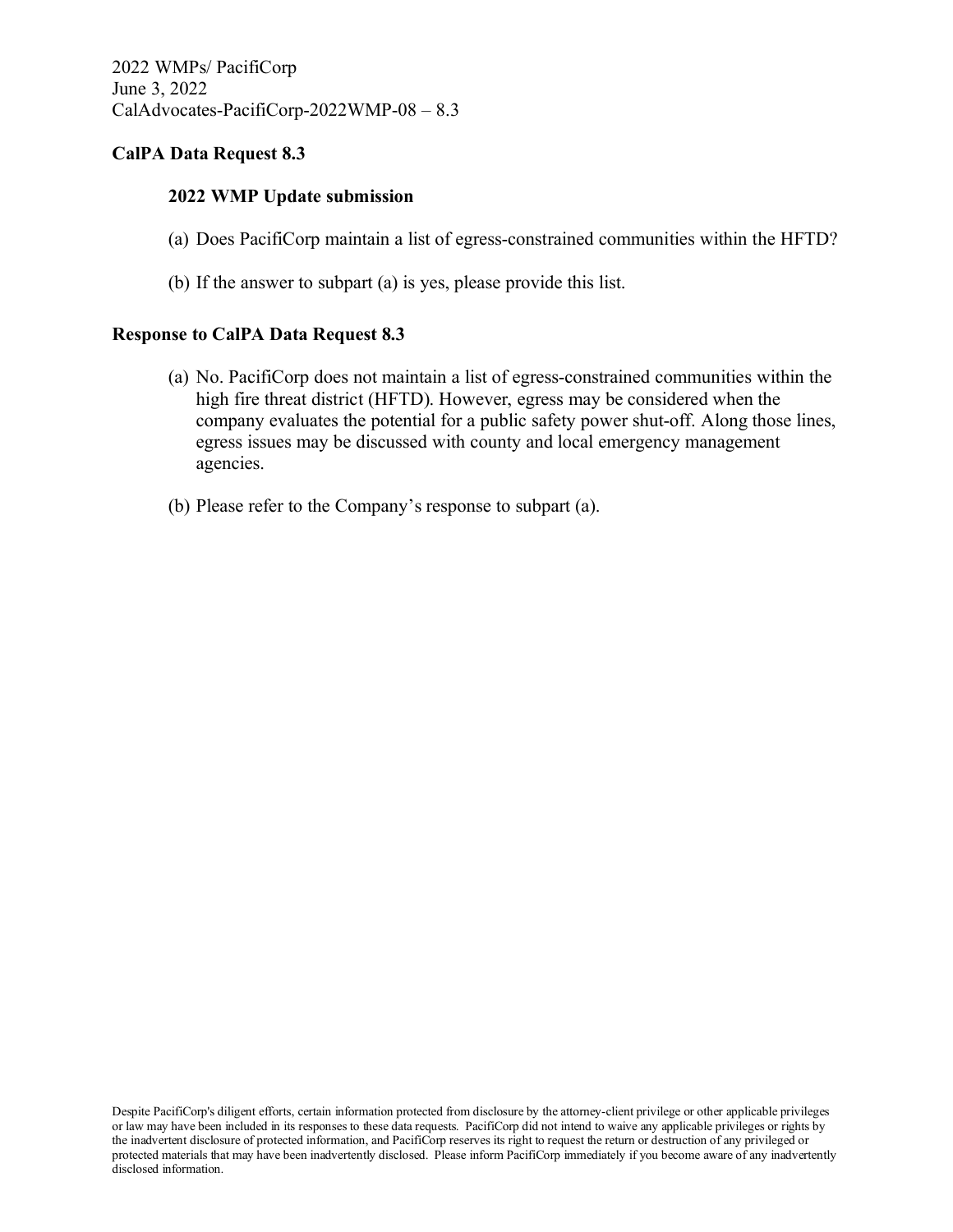#### **2022 WMP Update submission**

- (a) If the answer to question  $3(a)$  is yes, does PacifiCorp consult with local government or first responder agencies in developing this list?
- (b) If the answer to subpart (a) of this question is yes, please describe any such consultations that informed your 2022 WMP Update, including which agencies or stakeholders were involved and when the consultations occurred.

#### **Response to CalPA Data Request 8.4**

The Company assumes that the reference to "question  $3(a)$ " is intended to be a reference to CalPA Data Request 8.3 subpart (a). Based on the foregoing assumption, the Company responds as follows:

- (a) Not applicable. Please refer to the Company's response to CalPA Data Request 8.3 subpart (a).
- (b) Please refer to the Company's response to subpart (a) above.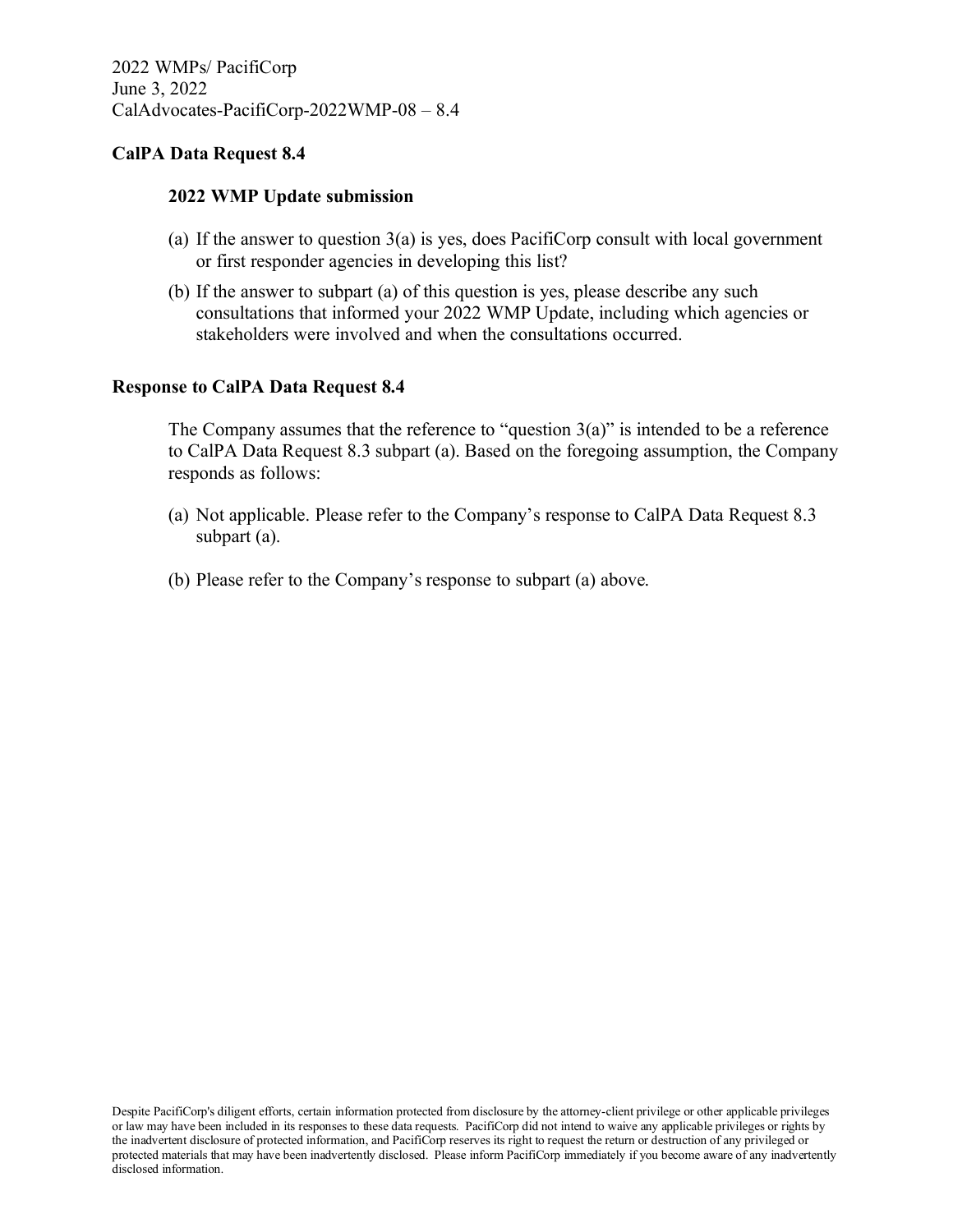**2022 WMP Update submission** - Page 100 of PacifiCorp's 2022 WMP states: "PacifiCorp will also look to leverage Technosylva's WRRM [wildfire risk reduction model] model to expand upon existing capabilities of LRAM [localized risk assessment model] and further evaluate RSE [risk-spend efficiency] and long-term planning".

- (a) How does PacifiCorp intend to use the WRRM model to expand on existing LRAM capabilities?
- (b) What is PacifiCorp's projected timeline for this expansion?
- (c) How does PacifiCorp intend to use the WRRM model to further evaluate RSE?
- (d) Does the WRRM model currently influence PacifiCorp's long-term planning?
- (e) How does PacifiCorp expect the WRRM model to inform and influence its long-term planning in the 2023-2025 WMP cycle?

#### **Response to CalPA Data Request 8.5**

- (a) PacifiCorp plans to use the wildfire risk reduction model (WRRM) to update the existing wildfire-related environmental factors (surface and canopy fuels, climatology, and potential wildfire impacts) within localized risk assessment model (LRAM).
- (b) The priority in 2022 is the deployment of Technosylva's WRRM and create a plan for the integration/expansion with LRAM capabilities. PacifiCorp intends to complete the expansion in 2023.
- (c) As PacifiCorp continues to learn from other utilities through working groups and workshops, the Company is evaluating the incorporation of WRRM's environmental factors into risk-spend efficiency (RSE) to obtain better data on consequence and improve RSE's consequence risk scores. The Company expects to use the large quantity of Monte Carlo match drop simulations that Technosylva provides in order to get a much more accurate estimate of the damage from an ignition event such as buildings destroyed, and acres burned.
- (d) As described in PacifiCorp's2022 Wildfire Mitigation Plan (WMP), PacifiCorp does not currently have WRRM, therefore, the WRRM does not currently influence PacifiCorp's long-term planning. The Company is in the early stages of the WRRM deployment which will be completed by the end of 2022, therefore PacifiCorp does not have outputs from the WRRM to use in its long-term planning yet.
- (e) Once fully implemented, PacifiCorp plans to incorporate WRRM results into RSE calculations to evaluate initiatives throughout PacifiCorp's service territory in longterm planning. PacifiCorp plans to report objective RSE values for line rebuilds and other initiatives in 2023.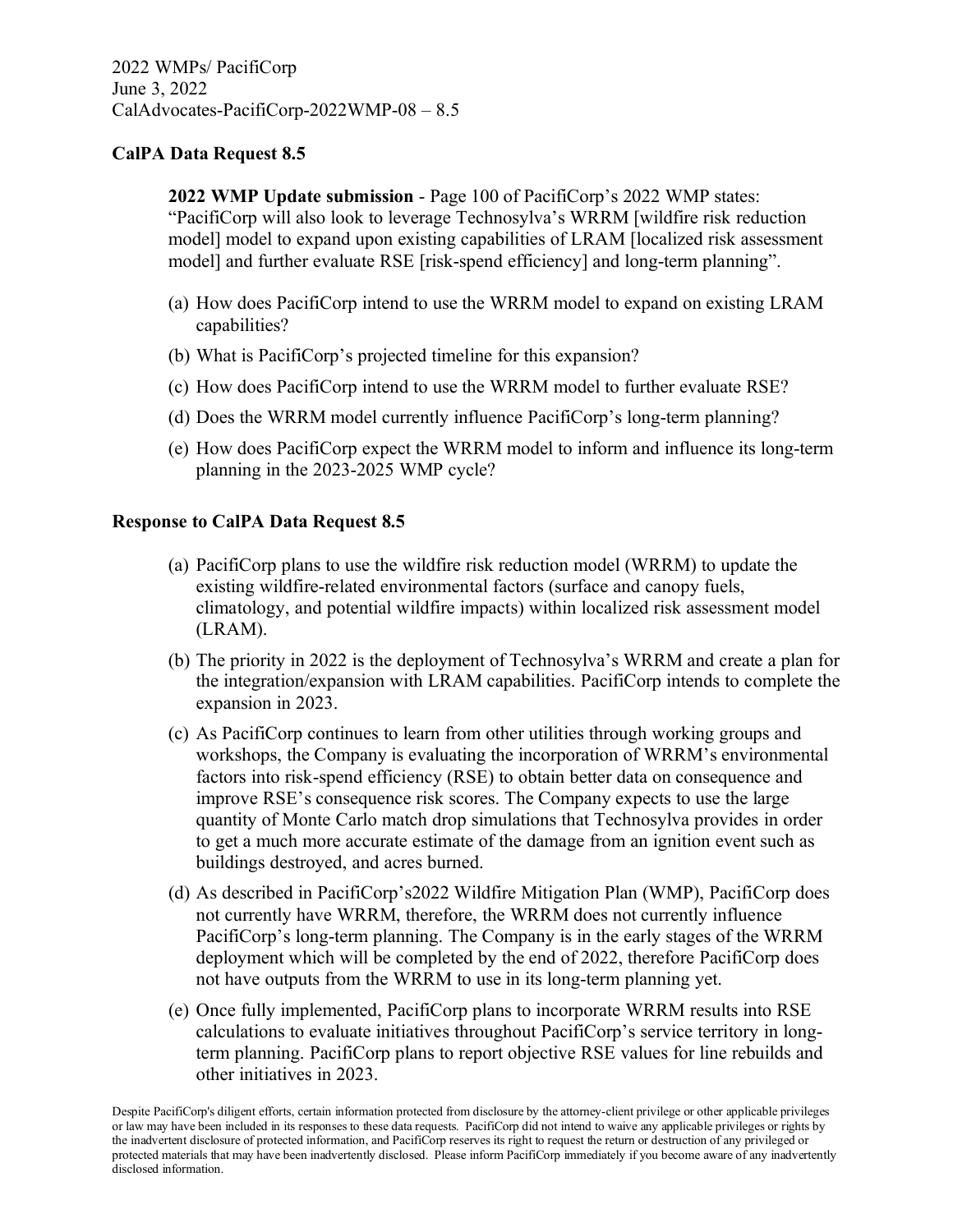**2022 WMP Update submission** - Pages 12, 113, 137, and 216 of PacifiCorp's 2022 WMP address risk-spend efficiency (RSE) estimates. Describe the methods that PacifiCorp currently uses to estimate the risk reduction benefits of wildfire mitigation initiatives (for purposes of calculating RSE) in each of the following categories:

- (a) Grid design and system hardening
- (b) Vegetation management
- (c) Asset management and inspections
- (d) Public safety power shutoffs
- (e) Grid operations and protocols.

#### **Response to CalPA Data Request 8.6**

PacifiCorp has developed a methodology to calculate risk-spend efficiency (RSE) and has estimated RSE values for a few wildfire mitigation initiatives in the grid hardening and vegetation management categories. These preliminary values utilize localized risk assessment model (LRAM) to determine ignition rates (likelihood of risk events) based on outage data as well as the Environmental Risk Score from LRAM. Note: these values were not reported in PacifiCorp's 2022 Wildfire Mitigation Plan (WMP) Update as PacifiCorp is still assessing how assumptions made and other factors influenced the generated RSE values, consequently these estimated RSE values have not been validated yet and are not being used in decision making at this time. RSE values for asset management and inspections, public safety power shutoffs (PSPS) and grid operations have not been estimated.

Following the same path as larger utilities, PacifiCorp is pursuing the integration of Technosylva's wildfire risk reduction model (WRRM) layers into RSE calculations in order to refine and generate formal RSE values. PacifiCorp is currently evaluating and planning for the integration of WRRM's environmental factors into RSE in order to obtain better data on consequence and improve RSE's consequence risk scores. This integration is planned to be completed in 2023 which will enable PacifiCorp to generate objective RSE values for covered conductor. As stated in PacifiCorp's 2022 WMP, page 113, PacifiCorp will update and include other RSE calculations in its 2024 WMP Update.